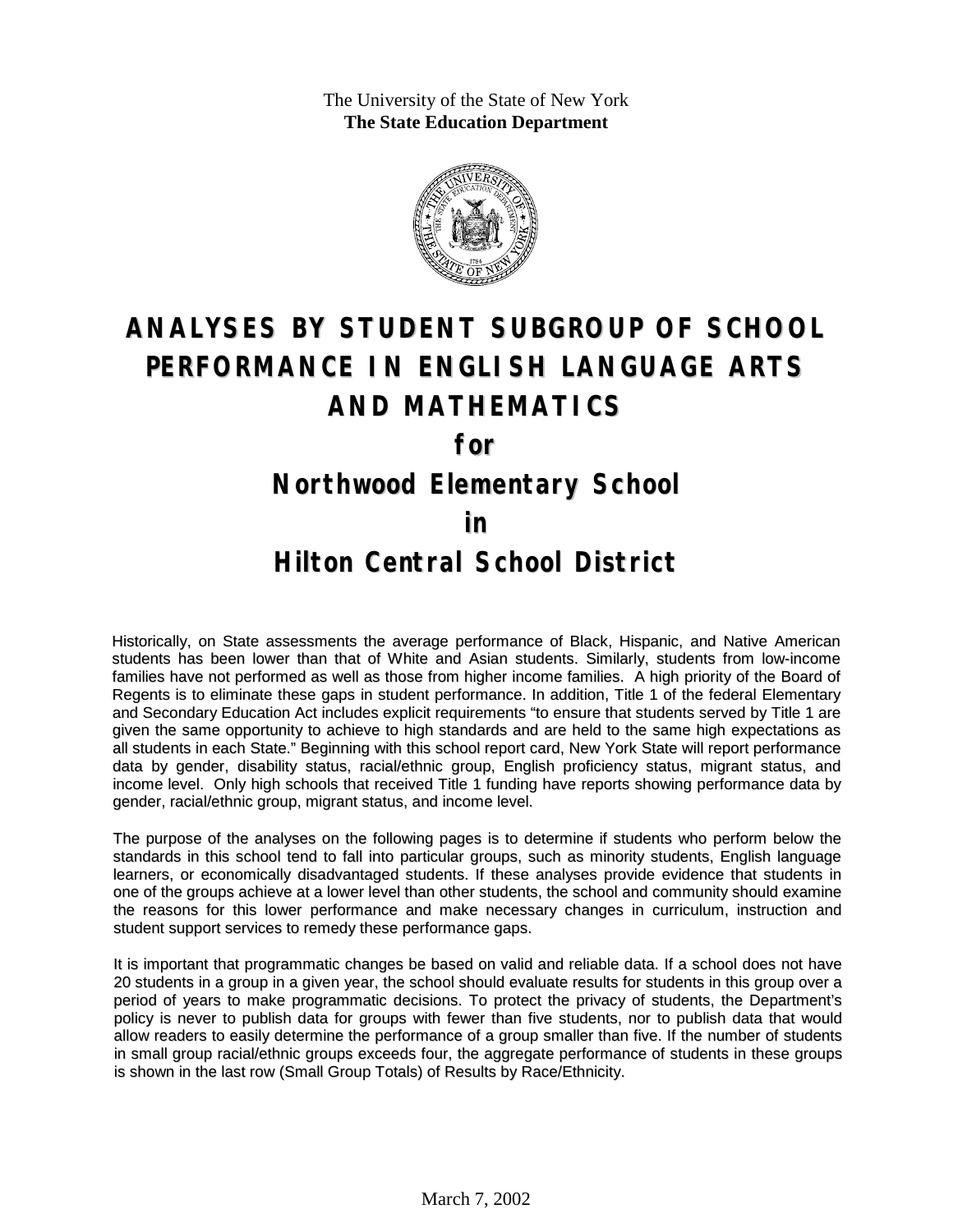## **Elementary English Language Arts**

A description of the performance levels and summary results for all general-education students and all students with disabilities can be found in the *Overview* of the New York State Report Card.

| <b>Student Subgroup</b>                  | <b>Counts of Students</b> |                |                             |                |             |             |             |                | <b>Percentages</b>           |                  |
|------------------------------------------|---------------------------|----------------|-----------------------------|----------------|-------------|-------------|-------------|----------------|------------------------------|------------------|
|                                          | <b>Not Tested</b>         |                |                             | <b>Tested</b>  |             |             |             |                | of Tested<br><b>Students</b> |                  |
|                                          | <b>ALT</b>                | <b>ELL</b>     | No<br>Valid<br><b>Score</b> | Level<br>1     | Level<br>2  | Level<br>3  | Level<br>4  | Total          | Level<br>$2 - 4$             | Level<br>$3 - 4$ |
| Results by Race/Ethnicity                |                           |                |                             |                |             |             |             |                |                              |                  |
| American Indian/Alaskan<br><b>Native</b> | $\mathbf 0$               | 0              | 0                           | $\pmb{0}$      | $\mathbf 0$ | $\mathbf 0$ | 0           | 0              | 0%                           | 0%               |
| <b>Black</b>                             | 0                         | 0              | $\pmb{0}$                   | s              | $\mathbf s$ | $\mathbf s$ | $\mathbf s$ | $\overline{2}$ | s                            | s                |
| Hispanic                                 | 0                         | 0              | $\pmb{0}$                   | $\pmb{0}$      | 0           | 0           | 0           | 0              | 0%                           | 0%               |
| Asian or Pacific Islander                | $\mathbf 0$               | 0              | $\mathbf 0$                 | $\mathbf 0$    | $\mathbf 0$ | 0           | 0           | 0              | 0%                           | 0%               |
| White                                    | $\mathbf 0$               | $\overline{2}$ | $\mathbf{2}$                | s              | s           | s           | s           | 113            | s                            | s                |
| Total                                    | 0                         | $\overline{2}$ | 2                           | 2              | 32          | 60          | 21          | 115            | 98%                          | 70%              |
| Small Group Totals (s)                   | 0                         | 2              | $\mathbf{2}$                | 2              | 32          | 60          | 21          | 115            | 98%                          | 70%              |
| Results by Gender                        |                           |                |                             |                |             |             |             |                |                              |                  |
| Female                                   | $\mathbf 0$               | $\overline{2}$ | $\overline{2}$              | 1              | 15          | 26          | 15          | 57             | 98%                          | 72%              |
| Male                                     | 0                         | 0              | 0                           | 1              | 17          | 34          | 6           | 58             | 98%                          | 69%              |
| Total                                    | 0                         | $\overline{2}$ | 2                           | $\overline{2}$ | 32          | 60          | 21          | 115            | 98%                          | 70%              |
| Results by English Proficiency Status    |                           |                |                             |                |             |             |             |                |                              |                  |
| <b>English Proficient</b>                | 0                         | 0              | $\overline{2}$              | s              | s           | $\mathbf s$ | s           | 113            | s                            | s                |
| <b>Limited English Proficient</b>        | $\mathbf 0$               | $\overline{2}$ | $\pmb{0}$                   | s              | s           | $\mathbf s$ | $\mathbf s$ | $\overline{2}$ | $\mathbf s$                  | s                |
| Total                                    | $\mathbf 0$               | $\overline{2}$ | $\overline{2}$              | $\overline{2}$ | 32          | 60          | 21          | 115            | 98%                          | 70%              |
| Results by Income Level                  |                           |                |                             |                |             |             |             |                |                              |                  |
| Economically<br>Disadvantaged            | $\mathbf 0$               | $\overline{2}$ | $\mathbf 0$                 | 0              | 3           | 6           | 1           | 10             | 100%                         | 70%              |
| Not Disadvantaged                        | $\mathbf 0$               | 0              | $\overline{2}$              | 2              | 29          | 54          | 20          | 105            | 98%                          | 70%              |
| Total                                    | $\mathbf 0$               | $\overline{2}$ | 2                           | $\overline{2}$ | 32          | 60          | 21          | 115            | 98%                          | 70%              |
| Results by Migrant Status                |                           |                |                             |                |             |             |             |                |                              |                  |
| <b>Migrant Family</b>                    | 0                         | 0              | 0                           | $\mathbf 0$    | $\mathbf 0$ | $\mathbf 0$ | $\mathbf 0$ | $\mathbf 0$    | 0%                           | 0%               |
| Not Migrant Family                       | $\mathbf 0$               | $\overline{2}$ | $\mathbf{2}$                | 2              | 32          | 60          | 21          | 115            | 98%                          | 70%              |
| Total                                    | $\mathbf 0$               | 2              | $\overline{2}$              | 2              | 32          | 60          | 21          | 115            | 98%                          | 70%              |

**Note. ALT** designates severely disabled students eligible for the New York State Alternate Assessment; **ELL** designates English language learners eligible for an alternative assessment of proficiency in reading English; and **No Valid Score** designates students who did not receive a valid test score because of absence from all or part of the test or because the test was administered under nonstandard conditions.